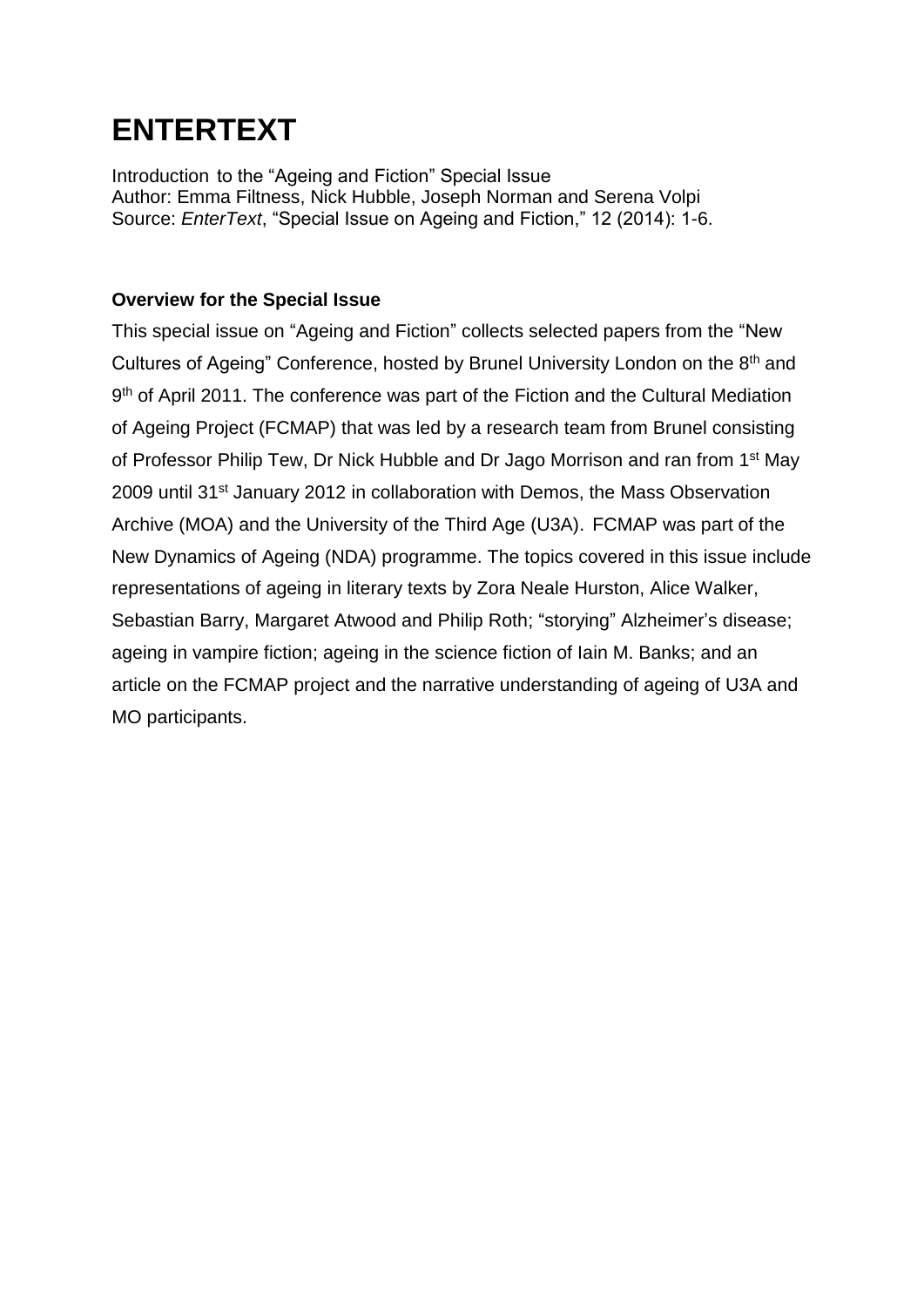## Introduction to the "Ageing and Fiction" Special Issue

Emma Filtness, Nick Hubble, Joseph Norman and Serena Volpi

As representations of ageing circulate culturally as social and literary narratives, they radically impact upon identity, agency, attitudes, ideology, policy and even one's quality of life. Fiction, biography, academic criticism and other discourses contribute to this cultural modality. Critical and qualitative analyses of such narratives help us understand ageing both as currently experienced and the emerging shifts that indicate ways in which it may well be experienced and represented in the future.

This special issue of *EnterText* brings together a selection of papers that were originally presented at the conference, "New Cultures of Ageing", hosted by Brunel University London on the  $8<sup>th</sup>$  and  $9<sup>th</sup>$  of April 2011. The conference was part of the Fiction and the Cultural Mediation of Ageing Project (FCMAP) that was led by a research team from Brunel consisting of Professor Philip Tew, Dr Nick Hubble and Dr Jago Morrison and ran from 1<sup>st</sup> May 2009 until 31<sup>st</sup> January 2012 in collaboration with Demos, the Mass Observation Archive (MOA) and the University of the Third Age (U3A).<sup>1</sup> FCMAP was part of the New Dynamics of Ageing (NDA) programme. The first day of the conference featured a series of plenary presentations and discussions to an audience of about one hundred and fifty, including many U3A members and project participants. Speakers included Professor Pat Thane, Professor Dorothy Sheridan (MOA), Keith Richards (U3A), Louise Bazalgette (Demos) and members of the FCMAP team presenting and discussing topics such as third and fourth age subjectivity and ageing policy. The day culminated with a special public event featuring leading authors Will Self and Fay Weldon in discussion on the subject of ageing in front of an audience of over two hundred and fifty. In an article written soon after the event, Self discussed how participating at Brunel, and researching and thinking about ageing, had made him consider representing ageing in his fiction more positively.<sup>2</sup> The second day of the conference consisted of parallel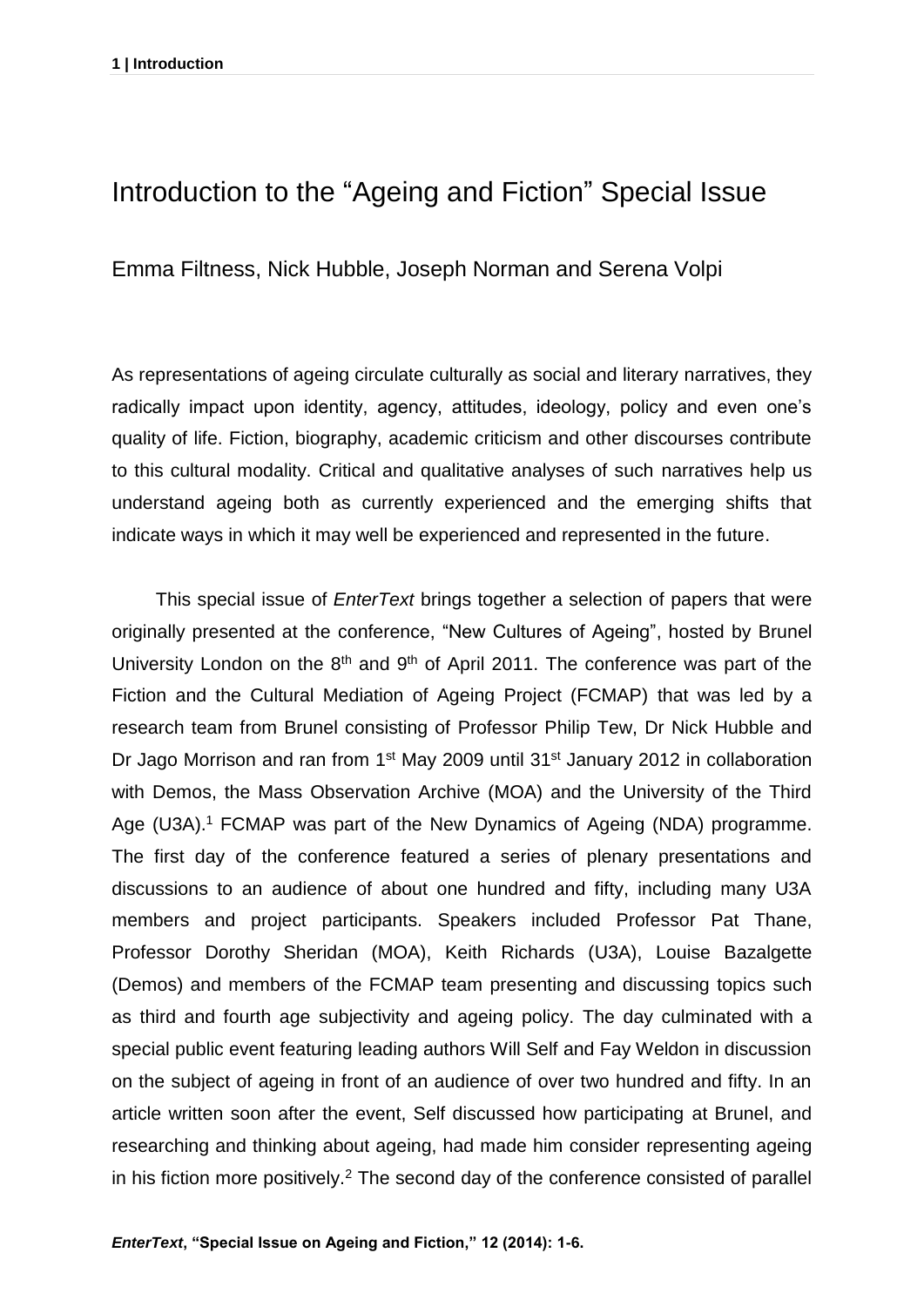sessions featuring an exciting international mix of young researchers and established and leading academics responding to the following invitation in the call for papers:

This interdisciplinary conference seeks to explore literary, filmic and other representations of ageing, addressing various questions including the following. In what ways can literature help to provide us with a longitudinal perspective on the changing experience of ageing in the post-war period? How are representations of ageing changing as we move through the early twenty-first century? In what ways are writers refiguring our imagination of the ageing body, as well as the social and physical spaces it inhabits? In what ways does literature figure ageing as a gendered experience, and in what ways have feminist and gender critics and theorists responded to these representations? What connections can be drawn between depictions of ageing in fiction and those in the other creative arts? How far can post-war and contemporary writers be argued to have perpetuated, or to have disturbed, sedimented stereotypes of ageing-as-senescence? What light can literature shed on the complex relationships between postcoloniality, globalisation and the changing experience of ageing in Britain and internationally? Does it make sense to speak of ageing subcultures, and how might literature help to shed light on the differential contexts and experiences of ageing in contemporary culture? In what ways have literary texts addressed the thorny questions of ageing and disability/capability?

The following papers illustrate something of the range of responses that were on offer at the conference. Scholarship on the relationship between ageing and fiction is an established field featuring well-known names such as Kathleen Woodward and Helen Small. The essays here refer to this existing scholarship but seek to extend analysis to new texts and also to a variety of genres, including science fiction, fantasy and life writing. We hope, therefore, that this collection provides a useful addition to the field and may perhaps provide suggestions for further work.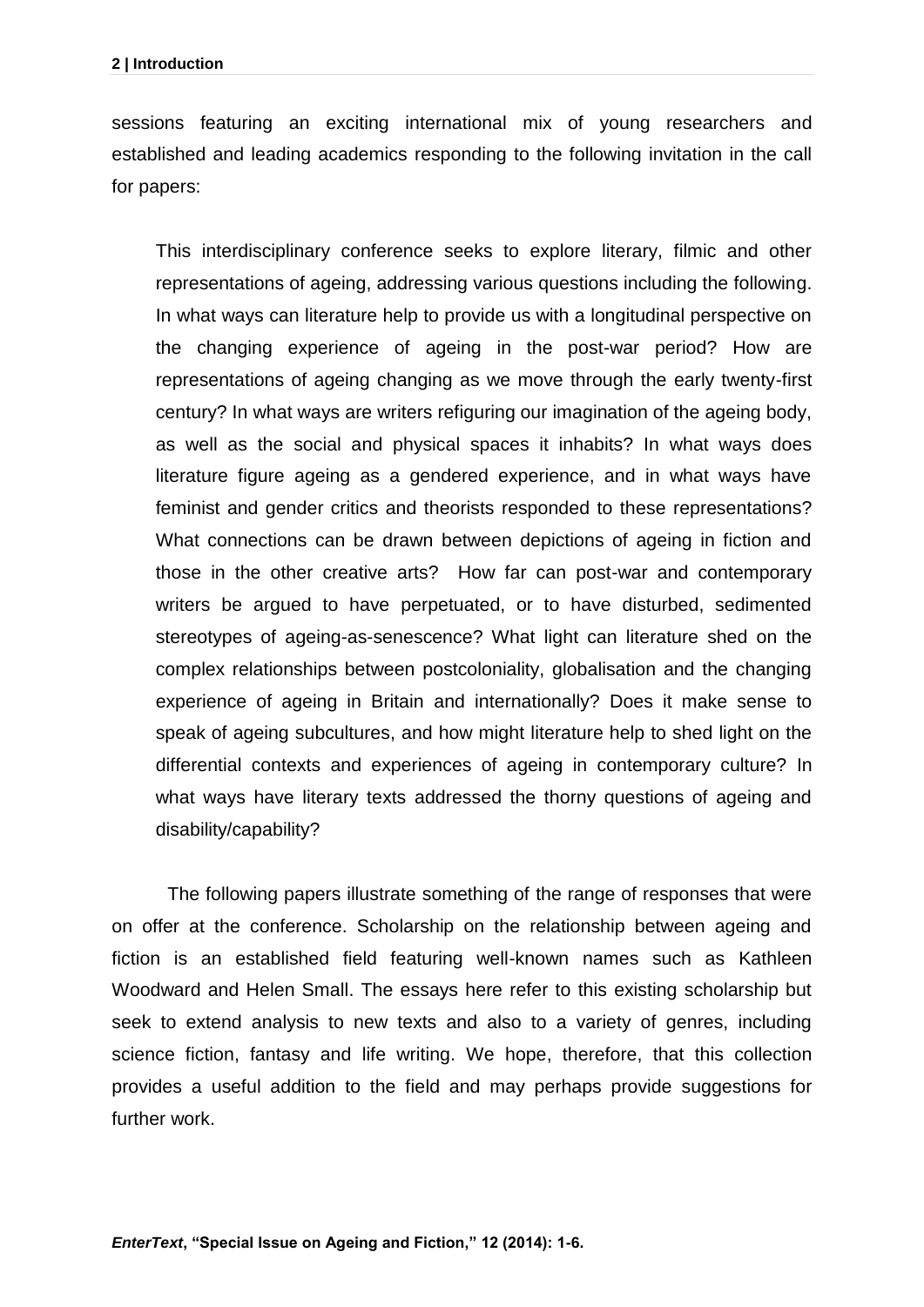The first essay in the collection, Serena Volpi's "'She Called in Her Soul to Come and See': Representations of Ageing in Zora Neale Hurston's *Their Eyes Were Watching God* and Alice Walker's *The Color Purple*"*,* analyses representations of ageing in two key novels from the African-American literary tradition. She considers these novels as examples of *Bildungsromane* (novels of formation) that develop into *Vollendungsromane* (novels of completion), linked by the theme of loss. Using Annis Pratt's analysis of a branch of the female Bildungsroman, she provides a reading of the experiences of the novels' protagonists in order to show how "development denied in youth is reached at a later stage in life in which characters acquire a voice and, through it, new possibilities for action and representation". She uses intersectionality theory and oral history to explore the roles of orality, tradition and intergenerational communication, as well as the multiplicity of identity and power-relations, showing that age can be used as a resource for liberation: Janie Crawford, the protagonist in *Their Eyes Were Watching God*, is able to affirm her voice after years of silencing and submission, and Celie in *The Color Purple* acquires independence and agency after a life of abuse and bullying. Volpi demonstrates how Hurston and Walker do not link representations of ageing to a progressive loss of abilities, but to a progressive awareness that transforms into resistance, offering an alternative representation of ageing within African-American literature.

Sarah Herbe, in her essay "Memory, Reliability and Old Age in Sebastian Barry's *The Secret Scripture*: A Reading of the Novel as Fictional Life Writing," discusses the two alternating strands of first-person narratives that form the novel, reading it as a work of fiction that borrows elements of form and content from genres of life writing, part of a "trend" that includes McEwan's *Atonement* and Atwood's *The Blind Assassin*, the focus of another essay in this special issue. Herbe argues that the narrative strategies borrowed from life writing are employed in Barry's novel to deal with themes of truth, reliability, memory and old age, and that the novel can be read not only as a by-product of a memoir-boom but as a commentary on the practices of life writing and life writing criticism. Herbe explores the relations between autobiographical memory and old age through the aged female narrator, Roseanne McNulty, and complements her analysis with references to findings by psychologists and cognitive scientists. Herbe shows that telling one's life story in the face of imminent death is not only a narrative device to create tension and allow for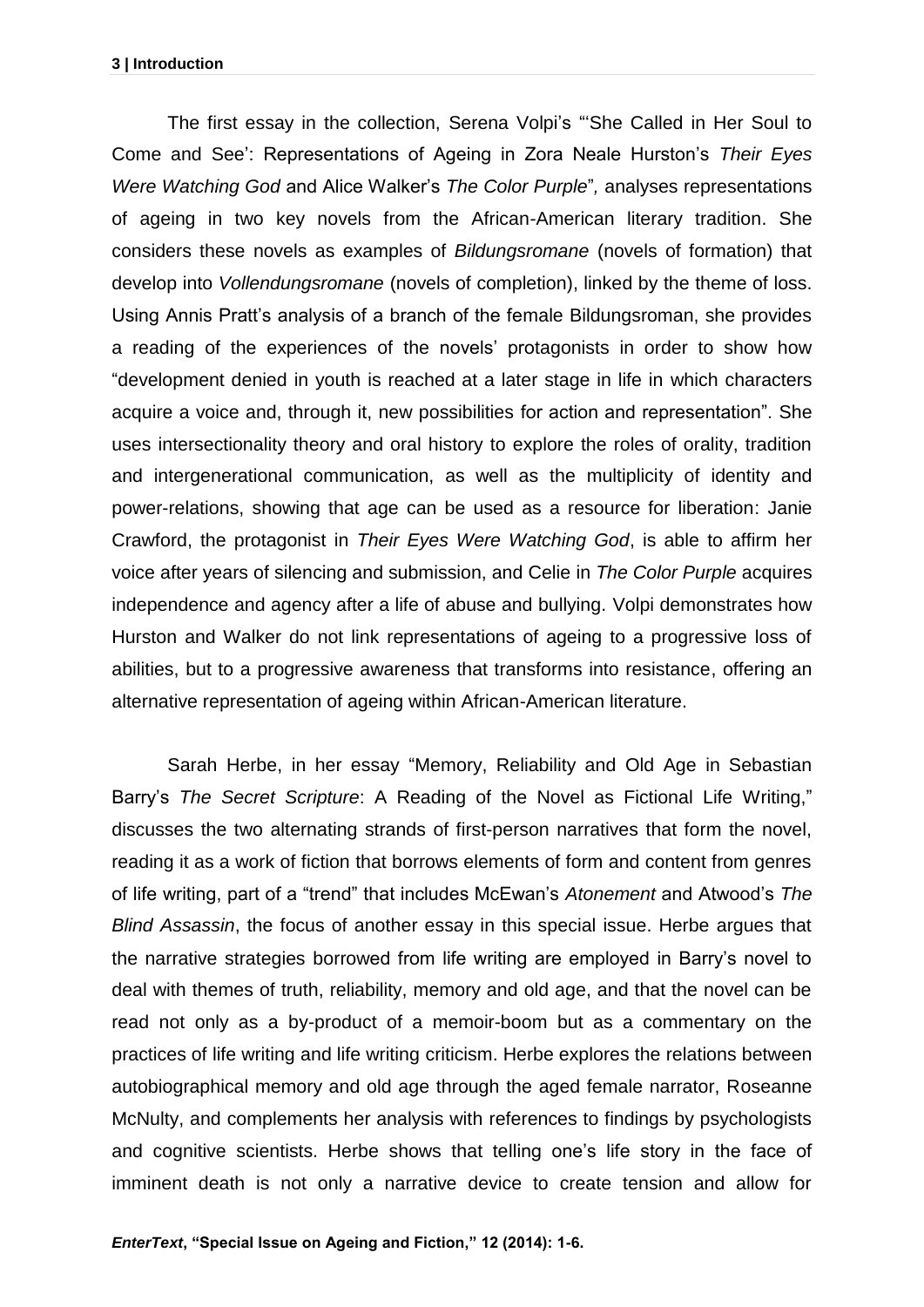analepses, but a real-life phenomenon where reminiscence works as a form of death preparation.

Emma Filtness in "'The end or The End': Ageing, Memory and Reliability in Margaret Atwood's Fictional Autobiography *The Blind Assassin*" explores the way in which representations of ageing and autobiographical motives are intertwined in Atwood's novel. Iris's account of her own life in a present tense which blends old age with previous stages of her life leads Emma's analysis of the (un)reliability of the protagonist's memory and of her narrative which, if not properly 'true', can be still considered 'authentic'.

In "Resisting Conformity in Philip Roth's Late Writing", Alex Hobbs explores the ideas of 'Late Style' in two recent novellas *Everyman* and *The Humbling* by Philip Roth, arguing that these texts challenge accepted notions of social acceptability in old age. Hobbs develops current understandings of the notion of late style by expanding the category further to include discussion of 'late writing' – previously explored relatively little compared with other media – and by considering 'reception, style and issues of mortality'. Viewed through theoretical material written by Edward W. Said and John Updike, *Everyman* features a protagonist mentally struggling to prepare himself for death, while *The Humbling* describes a man futilely trying to fight off his old age with sexual experimentation. Hobbs explores the fascinating complexities and contradictions of both Roth's texts and the category of late writing itself, arguing for the importance of further discussion on this topic.

In "Storying Alzheimer's Disease in Lisa Genova's *Still Alice*", Sarah Falcus argues that literary narratives "allow for the exploration of the contradictions of the relationship between ageing and disease [that] non-fictional narratives may not" and, in particular, offer a way of interrogating the casual association of Alzheimer's disease with a negative understanding of old age. After surveying a number of different approaches to writing about Alzheimer's in fictional and biographical work, Falcus proceeds to a close analysis of Lisa Genova's *Still Alice* that focuses on how it employs the device of focalisation to address the challenges which the illness poses to narrative and to representation. In this manner, the novel enables the reader to share Alice's experience of how she is treated by others and the ways in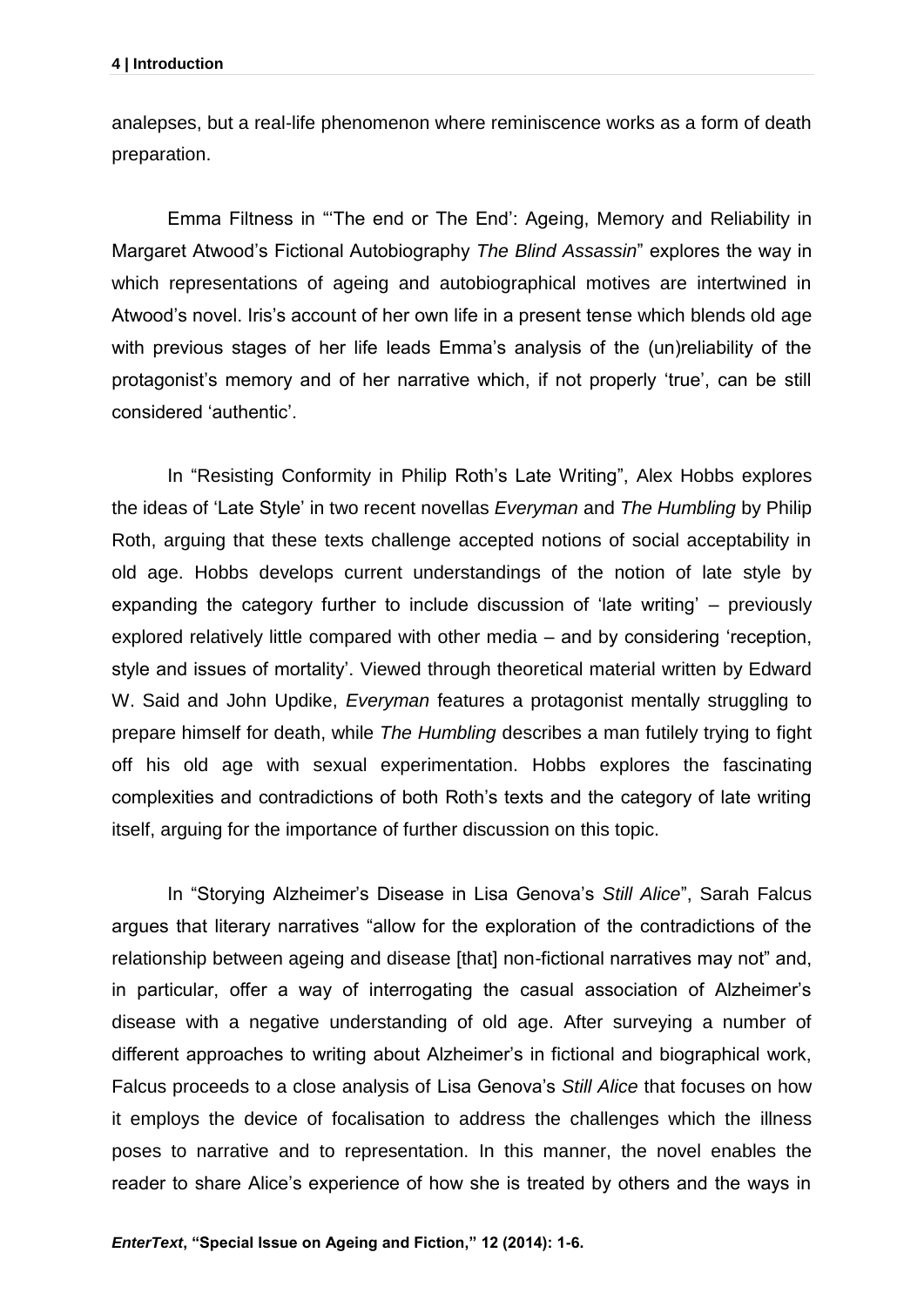which they construct her as an Alzheimer's patient. Falcus concludes by discussing the importance of popular novels such as *Still Alice* for articulating the possibilities of selfhood and agency in Alzheimer's.

Marta Miquel-Baldellou's "From Pathology to Invisibility: The Discourse of Ageing in Vampire Fiction" is concerned with the way in which the depiction of the vampire has changed from one of aged appearance during the Victorian period to outstanding youth in more recent fiction such as Ann Rice's *An Interview with the Vampire*, adolescence in Stephenie Meyer's *Twilight*, and even childhood in John Ajvide Lindquist's *Let The Right One In*. Miquel-Baldellou argues that this evolution from an old to a young appearance seems to respond to the significant change of interpretation from 'the vampire as nemesis' to 'the vampire as a double figure'. Her analysis of this evolution leads into a discussion of the way conceptualisations of old age respond to a constructed self-image as a result of interaction with others – what Herbert Blumer would call symbolic interactionism. By analysing instances of the evolving image of the literary vampire, Miquel-Baldellou is able to evaluate the effects of the shift from the pathologisation to the invisibility of old age.

In "Ageing Culture*:* Senescence, Rejuvenescence and (Im)mortality in Iain M. Banks' Culture Series" – a paper written before Banks' untimely death in 2013 – Joseph Norman examines how ageing will be experience in the future as portrayed in the Banks' utopian fictional world. In the pan-galactic civilisation known as the Culture, individuals experience childhood, adolescence and early adulthood as we do, before then enjoying a period of about three centuries of relatively fixed physical age. Theoretically, they could choose to continue taking anti-ageing treatments indefinitely but, as Norman discusses, Culture citizens tend to make the decision to stop taking the treatments after about this period of time and opt to die at a place and time of their choosing. However, by using non-Culture characters such as Zakalwe in *Use of Weapons* and non-Culture contexts such as the Earth of the late 1970s in 'The State of the Art', Banks relates these utopian possibilities to presentday concerns ranging from moral responsibilities to the threat of boredom. As Norman highlights, Bank's fictional exploration of ageing, while exploring the possibilities of longevity that might arise in the future, is primarily concerned with how to live those lives meaningfully rather than pointlessly.